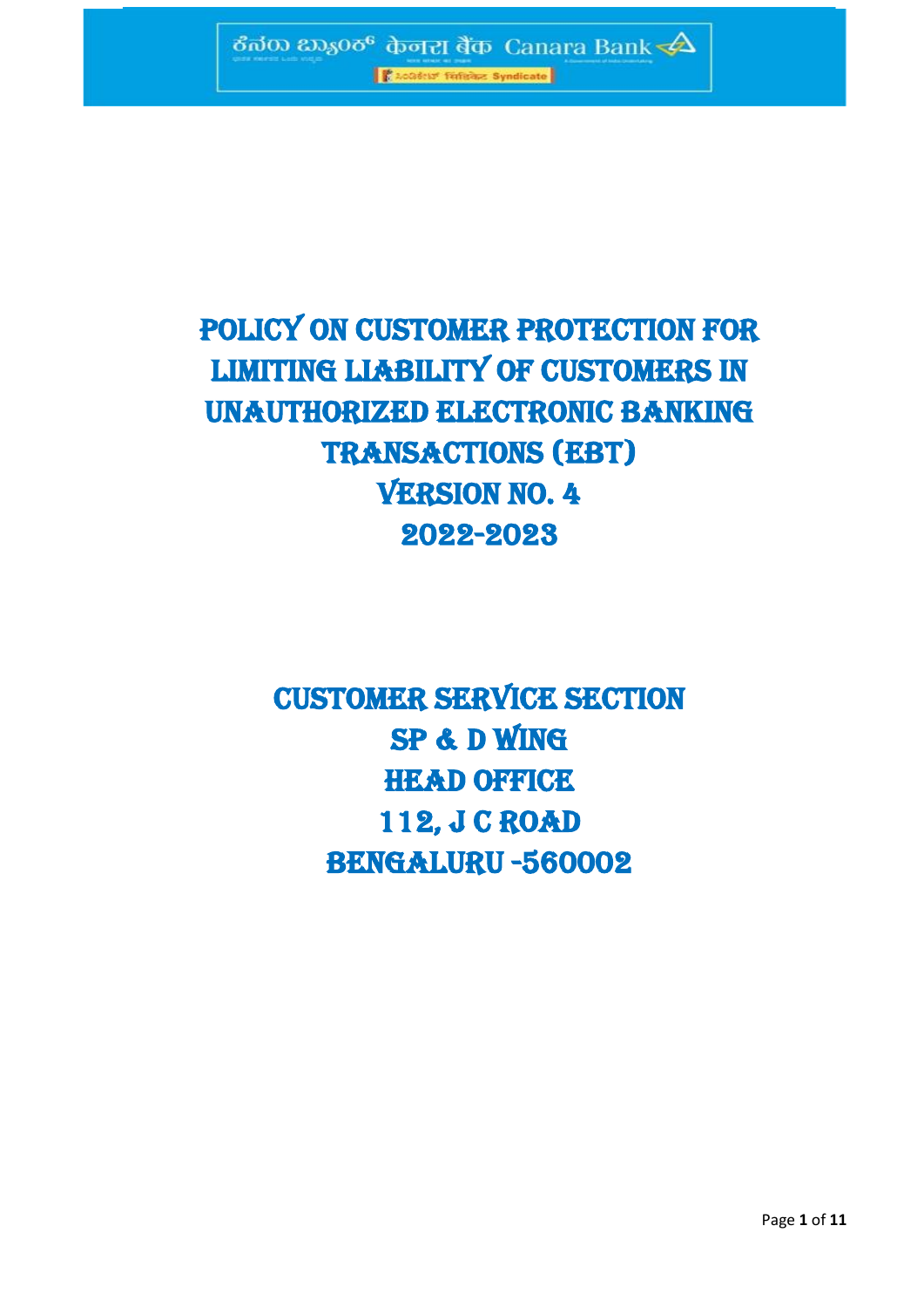ಕೆನರು ಬ್ಯಾಂಕ್ фनरा बैंक Canara Bank $\overrightarrow{ }\Delta$ **Casadeur Finleiaz Syndicate** 

# **POLICY ON CUSTOMER PROTECTION FOR LIMITING LIABILITY OF CUSTOMERS IN UNAUTHORIZED ELECTRONIC BANKING TRANSACTIONS FOR THE YEAR 2022-23**

# INDEX

| SL NO.                  | <b>CONTENTS</b>                                                                                  | <b>PAGE NO</b> |
|-------------------------|--------------------------------------------------------------------------------------------------|----------------|
| 1                       | Objectives                                                                                       | 03             |
| $\overline{2}$          | Background                                                                                       | 03             |
| 3                       | Systems & Procedures                                                                             | 03             |
| 3.1.2                   | Safety and security measures for customers to carry<br>out Electronic Banking Transactions (EBT) | 04             |
| 3.1.3                   | Reporting of unauthorised Electronic Banking<br><b>Transactions by Customers to Banks</b>        | 05             |
| 3.2                     | Limited Liability of a Customer                                                                  | 06             |
| 3.2.1                   | Zero Liability of a Customer                                                                     | 06             |
| 3.2.2                   | Limited Liability of a Customer                                                                  | 06             |
| 3.2.3                   | <b>Third Party Breaches</b>                                                                      | 08             |
| 3.2.4                   | Reversal Time for Zero Liability                                                                 | 08             |
| $\overline{\mathbf{4}}$ | Compliance/ Monitoring of Implementation of the<br><b>Policies</b>                               | 09             |
| 4.1                     | <b>Details</b><br>handling/<br>0f<br>Grievance<br>escalation<br>procedure                        | 09             |
| 4.2                     | <b>Burden of Proof</b>                                                                           | 10             |
| 4.3                     | Reporting and Monitoring Requirements                                                            | 11             |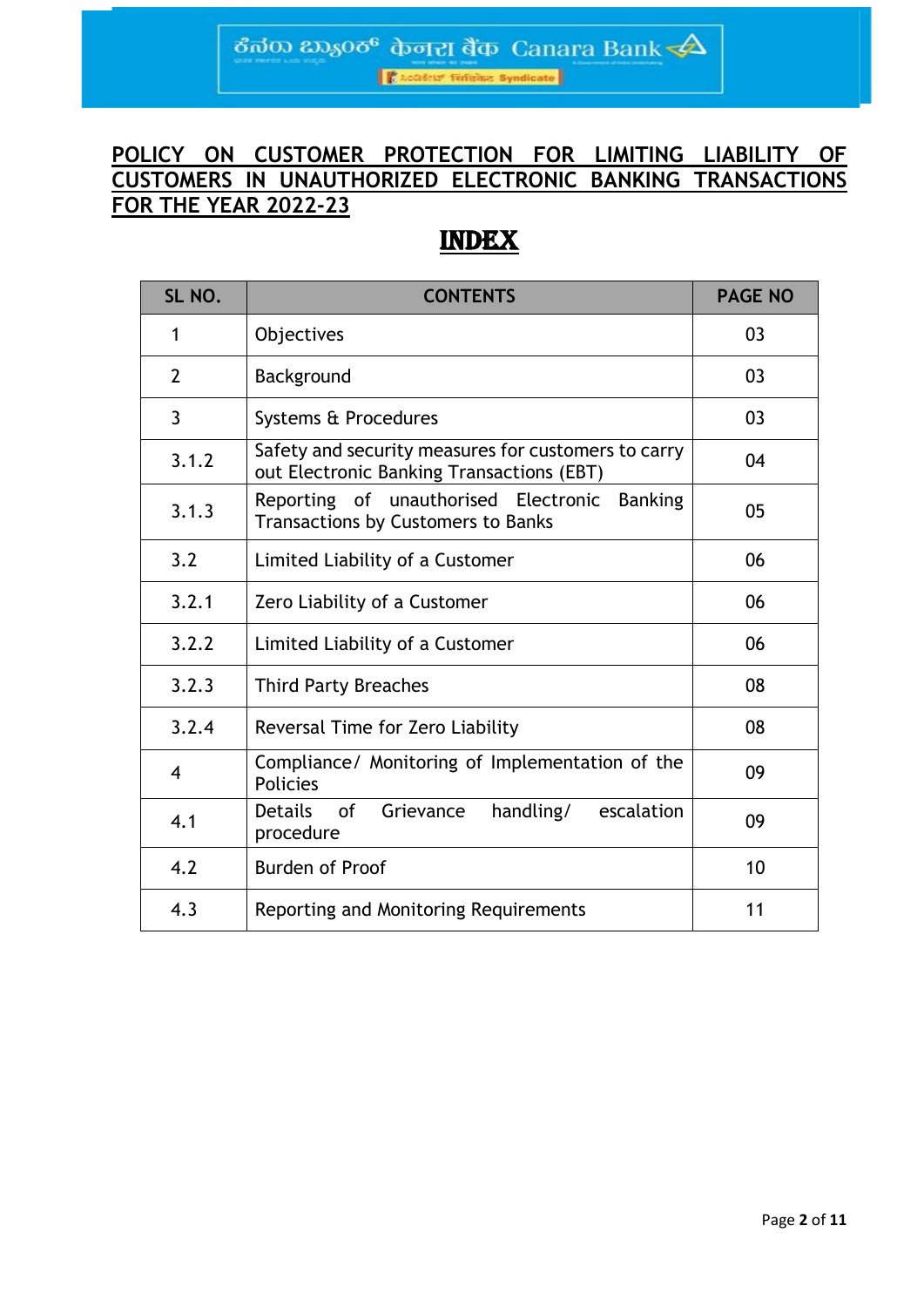# **POLICY ON CUSTOMER PROTECTION FOR LIMITING LIABILITY OF CUSTOMERS IN UNAUTHORIZED ELECTRONIC BANKING TRANSACTIONS FOR THE YEAR 2022-23**

# **1. OBJECTIVES:**

Financial Inclusion, Customer Protection and Fair Practices in Banking operations are the important pillars of Customer Service in Banks. To strengthen these thrust areas and to clearly determine the customer liability in respect of unauthorised Electronic Banking Transactions (EBT), Reserve Bank of India has issued revised directions vide their Circular DBR.No.Leg.BC.78/09.07.005/2017-18 dated  $6<sup>th</sup>$  July, 2017. To give effect to these guidelines, a separate "Policy on Customer Protection for Limiting Liability of Customers in Unauthorized Electronic Banking Transactions (EBT)" as mandated by RBI is framed by the Bank.

## **2. BACKGROUND:**

Due to increased thrust on digitization from the Government as well as from the Bank and increased use of digital platforms by customers, complaints/grievances relating to digital transactions are on the increase. It is also observed that due to increased incidence of cyber-crimes relating to Electronic Banking Transactions, customer complaints are on the increase. Further, increased awareness amongst customers about their rights have also resulted in increase in grievances relating to EBT.

In this context, considering the recent surge in customer grievances relating to unauthorized EBT resulting in erroneous debits to customer accounts/cards, to safeguard and protect the interest of the consumers, Reserve Bank of India (RBI) has issued the revised guidelines for determining the Customer Liability in case of un-authorized EBT.

### **3. SYSTEMS & PROCEDURES:**

## 3.1.1. **Broadly, the Electronic Banking Transactions (EBT) are divided into two categories;**

- a) Remote / Online payment transactions/ Card Not Present (CNP) Transactions where physical payment instruments are not required for making transactions for example; Mobile Banking, Internet Banking, Pre-paid payment instruments (PPI) etc.
- b) Face-to-face/ proximity payment transactions (transactions which require the physical payment instrument such as a card or mobile phone to be present at the point of transaction (e.g. ATM, POS etc.)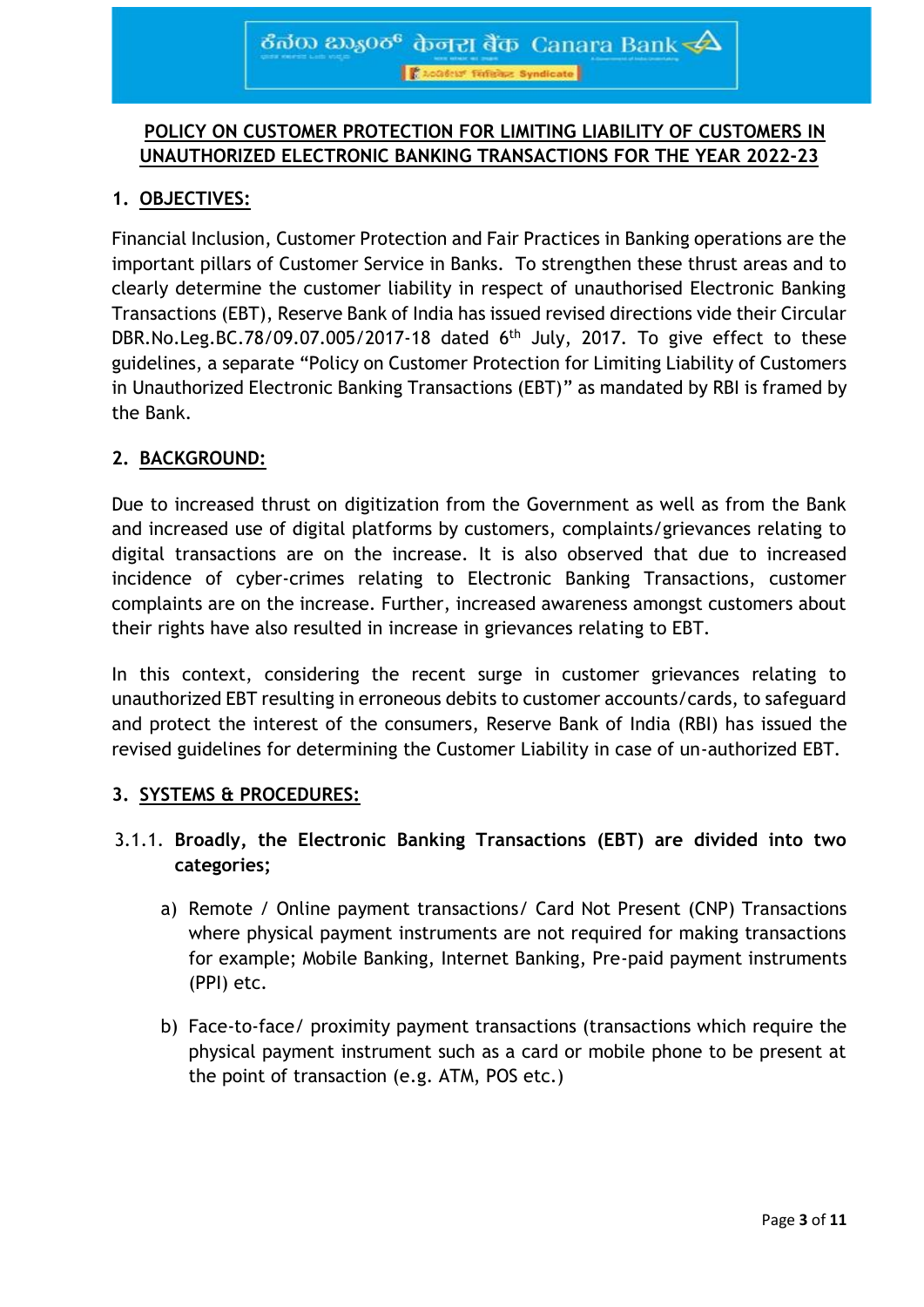#### 3.1.2. **Safety and security measures for customers to carry out Electronic Banking Transactions (EBT);**

The Bank has designed, and shall continually strive to strengthen, systems and procedures to make customers feel safe about carrying out electronic banking transactions.

To achieve this, the bank shall put in place:

- **i. appropriate systems and procedures to ensure safety and security of electronic banking transactions carried out by customers;**
	- a) The bank shall ask its customers to mandatorily register for SMS alerts and wherever available register for e-mail alerts, for electronic banking transactions.
	- b) The SMS alerts shall mandatorily be sent to the customers, while email alerts may be sent, where the customer requests for the same and e-mail id is registered.
- **ii. robust and dynamic fraud detection and prevention mechanism;**
	- a) The Bank shall provide One Time Password (OTP) to the customers through their registered mobile number at the time of making the payment of any transaction through payment gateway for confirmation/ authentication of the account holder.
	- b) Security measures like virtual keyboard in Internet Banking, Mandatory PIN verification for Debit Cards at POS machines as an additional security feature and introduction of EMV Chip based Cards, are also been implemented.
	- c) All alternative channels are integrated with EFRM (Enterprise wide Fraud Risk Management) tool for real-time fraud detection & prevention.

#### **iii. mechanism to assess the risks resulting from unauthorized transactions and measure the liabilities arising out of such events;**

a) Bank is having the system to absorb the liabilities and to mitigate the risks arising out of unauthorized transactions.

#### **iv. appropriate measures to mitigate the risks and protect themselves against the liabilities arising there-from;**

- a) Bank shall send alerts through mobile for all types of Card related and online banking transactions.
- b) Risks and liabilities that may arise due to un-authorized EBT / fraudulent transactions would be met by appropriate Insurance cover taken by the Bank.

#### **v. a system of continually and repeatedly advising customers on how to protect themselves from electronic banking and payments related fraud.**

- a) The Bank, from time to time, shall educate the customers to protect themselves from Electronic Banking and Payments related frauds through various channels.
- b) Customers shall be periodically advised to have efficient security precautions and practices in protecting their personal computer, Smart-phones and to avoid conducting financial transactions from public or internet café computers. For this purpose, Do's & Don'ts have been notified in Bank's Website (i.e. - www.canarabank.com).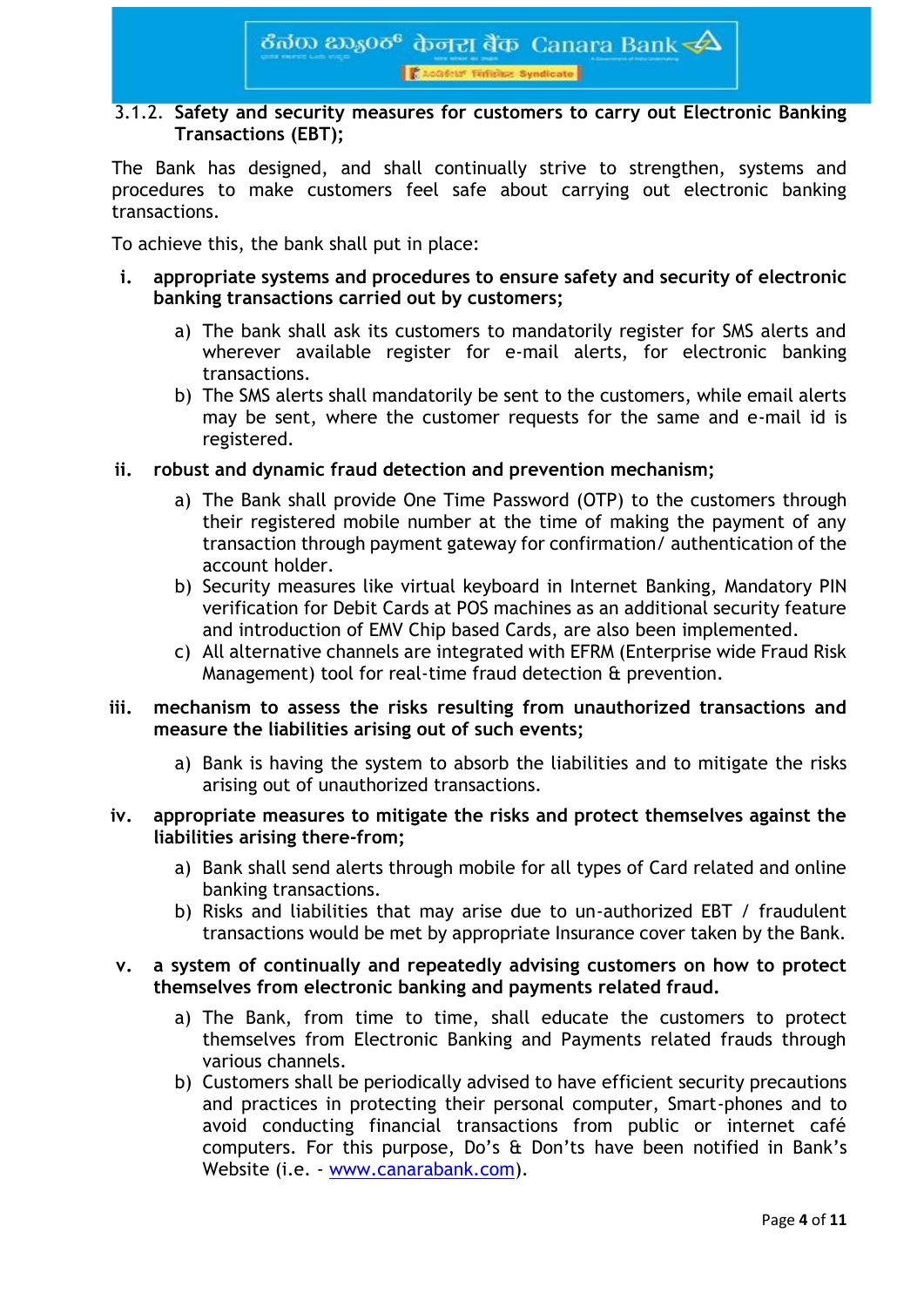#### 3.1.3. **Reporting of Unauthorized Electronic Banking Transactions by customers to the Bank**

- i. Customers desirous of undertaking electronic banking transactions shall be asked to mandatorily register for SMS alerts and, wherever available, register for e-mail alerts.
- ii. Customers shall be advised to notify the bank of any unauthorized electronic banking transaction at the earliest after the occurrence of such transaction, and shall be educated that the longer the time taken to notify the bank, the higher will be the risk of loss to the Bank/ Customer.
	- Customers are required to report to Bank immediately on knowing the occurrence of the unauthorized EBT.
- iii. To facilitate immediate reporting by the customers, the bank shall provide its customers with 24x7 access through multiple channels (at a minimum, via website, phone banking, SMS, e-mail, IVR, a dedicated toll-free helpline, reporting to home branch, etc.) for reporting unauthorized transactions that have taken place and/ or loss or theft of payment instrument such as card, etc.
	- a) Call Centre with single point contact is functional in the Bank 24x7 to cater to customers in Ten Regional Languages i.e. Bengali, Kannada, Malayalam, Marathi, Punjabi, Oriya, Tamil, Telugu, Assamese & Gujarati besides Hindi and English for reporting the unauthorized EBT and or loss or theft of payment instrument such as card etc,.
	- b) Customers can also reach the Bank through multiple channels like website for registering online complaints, SMS, Internet Banking, Mobile Banking, reporting to home branch etc.,
	- c) The Bank shall also enable customers to instantly respond by "Reply" to the SMS and e-mail alerts and the customers should not be required to search for a web page or an e-mail address to notify the objection, if any.
	- d) A separate direct link is available with specific options for lodging the grievances regarding unauthorized Electronic Banking Transactions(EBT) in the Home Page of Bank's website [www.canarabank.com](http://www.canarabank.com/)
	- e) On receiving the SMS/ e-mail alerts, Customers are required to instantly respond in case of any suspicion/objection. Procedure for notifying unauthorised EBT has been described in Grievance Redressal Mechanism in point no. **4.1.1. (a) of page no. 13**.]
	- f) The Bank shall not offer facility of Electronic Banking transactions, other than ATM Cash withdrawals, to customers who do not provide mobile numbers to the Bank. In such cases, on receiving information about unauthorized transactions from the customer, Bank will take immediate steps to prevent further unauthorized EBT in the account by way of blocking the Card.
	- g) **CALL CENTRE TOLL FREE NO:**

**Canara Bank** – 1800 425 0018, 1800 103 0018, 1800 208 3333, 1800 3011 3333 Non Toll Free Numbers (if calling from outside India) - +91-80-22064232 Call Centre is functioning 24x7. Bank has a dedicated team to attend the calls of Customers/ General Public on banking related issues.

**N.B.** - Customers are requested to call on our mentioned Toll Free Numbers only for any complaints/ issues. Bank shall not be responsible for any consequences arising out of customers calling any other unverified numbers.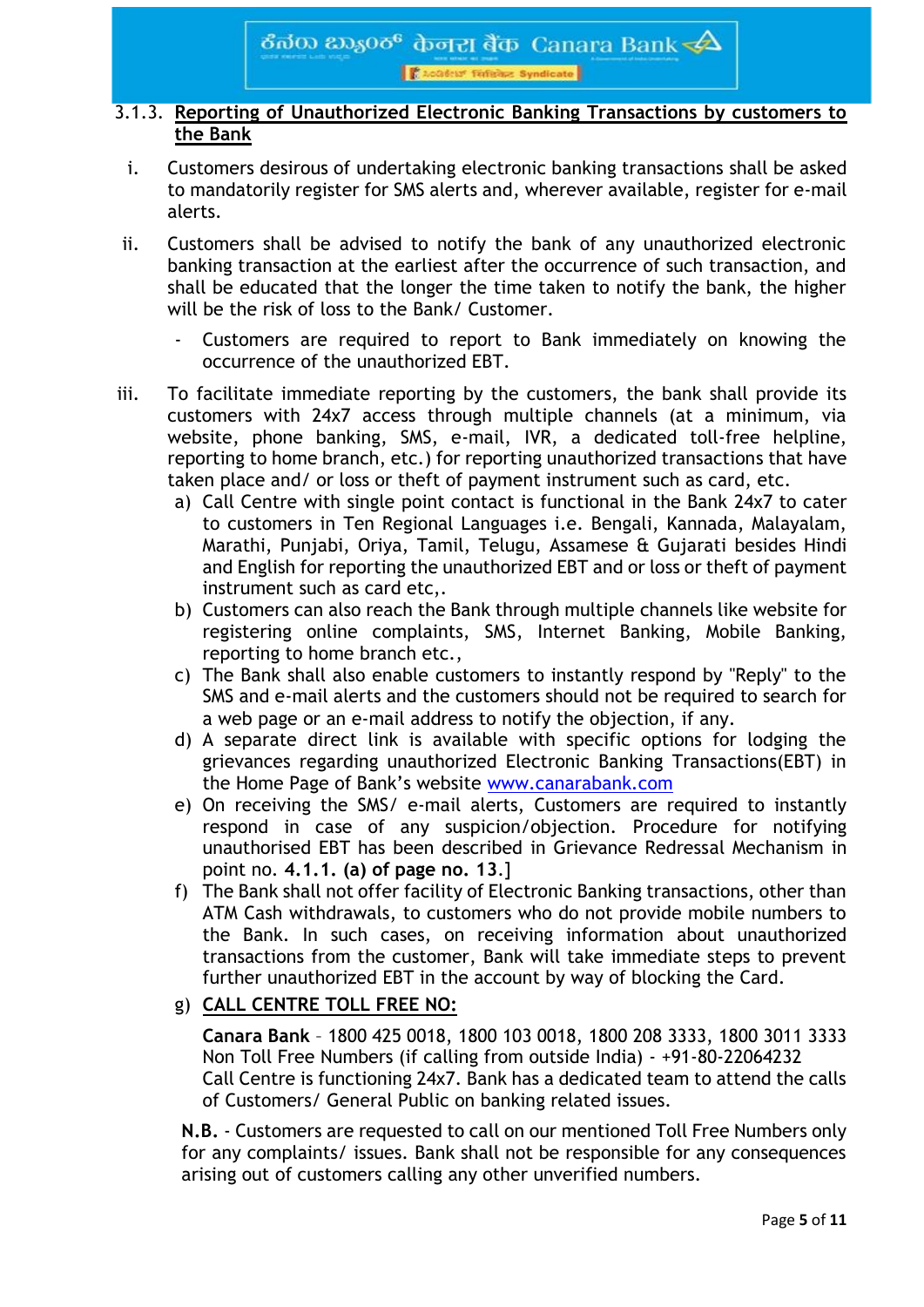

- iv. The Bank shall provide the following mechanism to ensure that response from the customers reach the Bank:
	- a) Upon receiving the complaint, customers will get system generated acknowledgement along with registered complaint number in Canara Public Grievance Redressal System (CPGRS) package.
	- b) Bank shall immediately block (may be temporarily), the internet and mobile banking facilities / all accounts of the customer linked to the mobile number, whenever any information received regarding un-authorized Electronic Banking Transactions.
	- c) For determining the extent of a customer's liability regarding unauthorised EBT, the details of sending alerts through SMS / e-mail and any response received thereto, are recorded with date and time for all complaints in CPGRS Package.

#### **3.2. Limited Liability of a Customer in case of unauthorized EBT**

#### 3.2.1. **Zero Liability of a Customer**

#### **A customer's entitlement to zero liability shall arise where the un-authorized EBT occurs in the following cases:**

- i) Contributory fraud / negligence / deficiency on the part of the Bank. If the un-authorized transaction was made due to contributory fraud / negligence / deficiency on the part of the Bank, customer has zero liability to bear, irrespective of whether or not the transaction is notified / reported by the customer.
- ii) Third party breach where the deficiency lies neither with the bank nor with the customer but lies elsewhere in the system, and the customer notifies the bank within 3 working days of receiving communication from the bank regarding the un-authorized EBT.

#### 3.2.2. **Limited Liability of a Customer**

#### **A customer shall be liable for the loss occurring due to un-authorized transactions in the following cases;**

- i) In cases where the loss is due to negligence by customer, such as, where he/she has shared the payment credentials, the customer shall bear the entire loss until he/she reports the un-authorized EBT to the bank. Any loss occurring after the report of the un-authorized EBT shall be borne by the bank.
- ii) In cases where the responsibility for the un-authorized Electronic Banking Transaction lies neither with the bank nor with the customer, but lies elsewhere in the system and when there is a delay (of 4 to 7 working days after receiving the communication from the bank) on the part of the customer in notifying the bank of such a transaction, the per transaction liability of the customer shall be limited to the transaction value or the amount mentioned in Table-1, whichever is lower.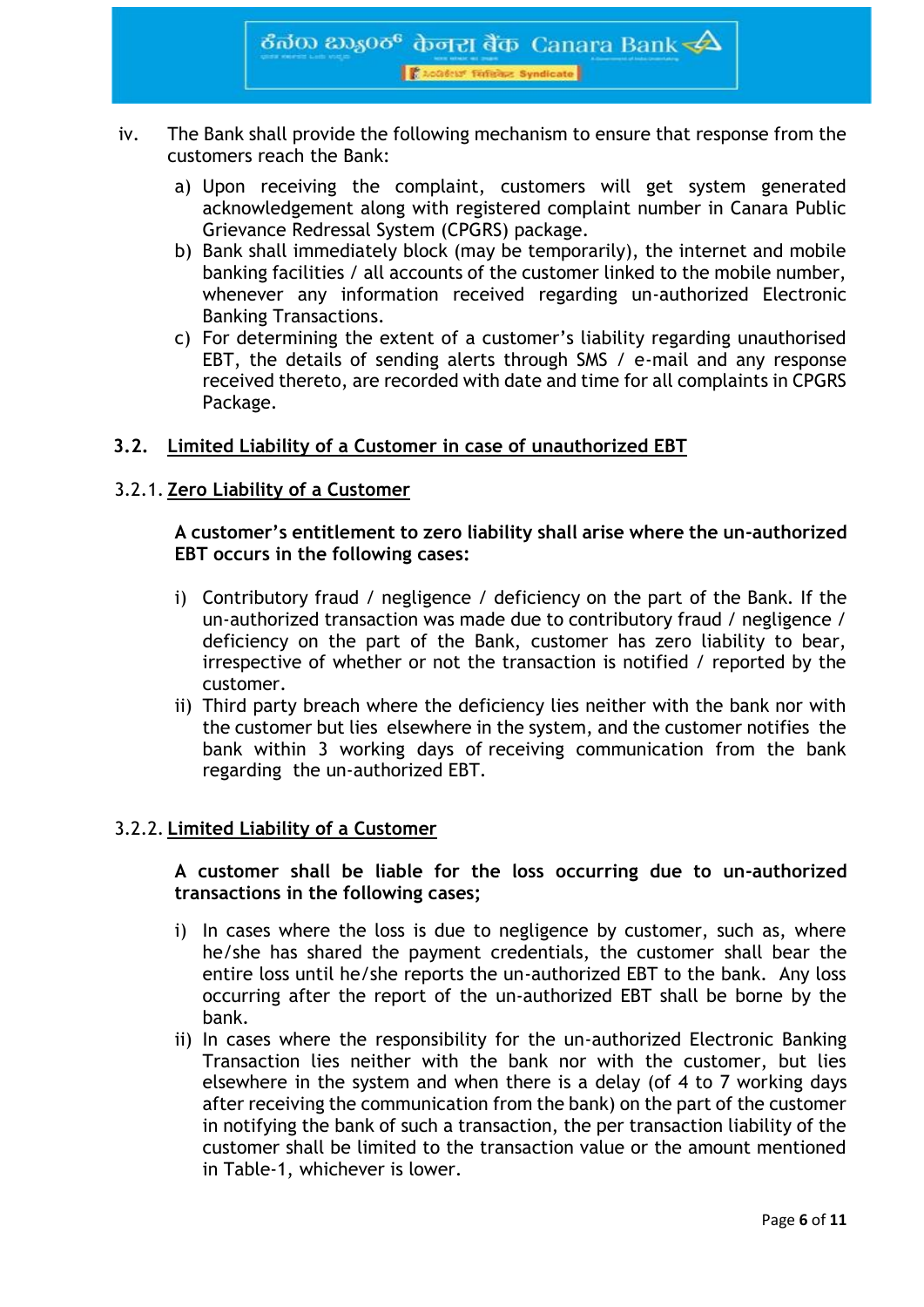

| able |  |
|------|--|
|------|--|

#### **Maximum Liability of a Customer under above paragraph (ii)**

| <b>Type of Account</b>                                                                                                                                                                                                                                                                                                                                                                                             | <b>Maximum Liability</b><br>(Rs.) |
|--------------------------------------------------------------------------------------------------------------------------------------------------------------------------------------------------------------------------------------------------------------------------------------------------------------------------------------------------------------------------------------------------------------------|-----------------------------------|
| $\triangleright$ BSBD Accounts                                                                                                                                                                                                                                                                                                                                                                                     | 5000.00                           |
| $\triangleright$ All other SB accounts<br>$\triangleright$ Pre-paid Payment Instruments and Gift Cards<br>> Current/Cash Credit/Overdraft Accounts of MSMEs<br>> Current Accounts/Cash Credit/Overdraft Accounts of<br>Individuals with annual average balance (during 365<br>days preceding the incidence of fraud)/ limit up to<br>Rs.25.00 lakh<br>$\triangleright$ Credit Cards with limit up to Rs. 5.00 lakh | 10000.00                          |
| $\triangleright$ All other current/Cash Credit/Overdraft Accounts<br>Credit cards with limit above Rs. 5.00 lakh                                                                                                                                                                                                                                                                                                   | 25000.00                          |

On the basis of RBI Guidelines, customer is entitled for compensation up to the extent of the transaction amount occurred due to system breach and not the full amount of loss occurred.

The compensations will be finalized by EBT Committee of DBS Wing with following delegation of power.

| <b>AUTHORITY</b>                                  | <b>POWER</b>                  |  |
|---------------------------------------------------|-------------------------------|--|
| Committee of DBS Wing on EBT Fraud<br><b>Risk</b> | 0-5 Lacs                      |  |
| GM, Concerned Wing                                | above 5 Lacs and upto 10 Lacs |  |
| <b>Executive Director</b>                         | Above 10 Lacs                 |  |

iii) Further, if the delay in reporting is beyond 7 working days, the customer liability shall be determined as follows;

"In case where neither the Bank is at fault nor the customer, but the fault lies elsewhere in the system and there is a delay in reporting beyond 7 working days and within 60 days of receiving communication from the bank, the Bank will compensate the customer with Rs.100/- per Rs.5000/- of the amount involved, subject to a maximum Rs.1000/- for each instance". The compensation shall be paid within Ten (10) working days of establishing the customer's liability.

However, if the delay in notifying is beyond 60 days after receiving the communication from the Bank, the Bank is not liable to compensate the customer.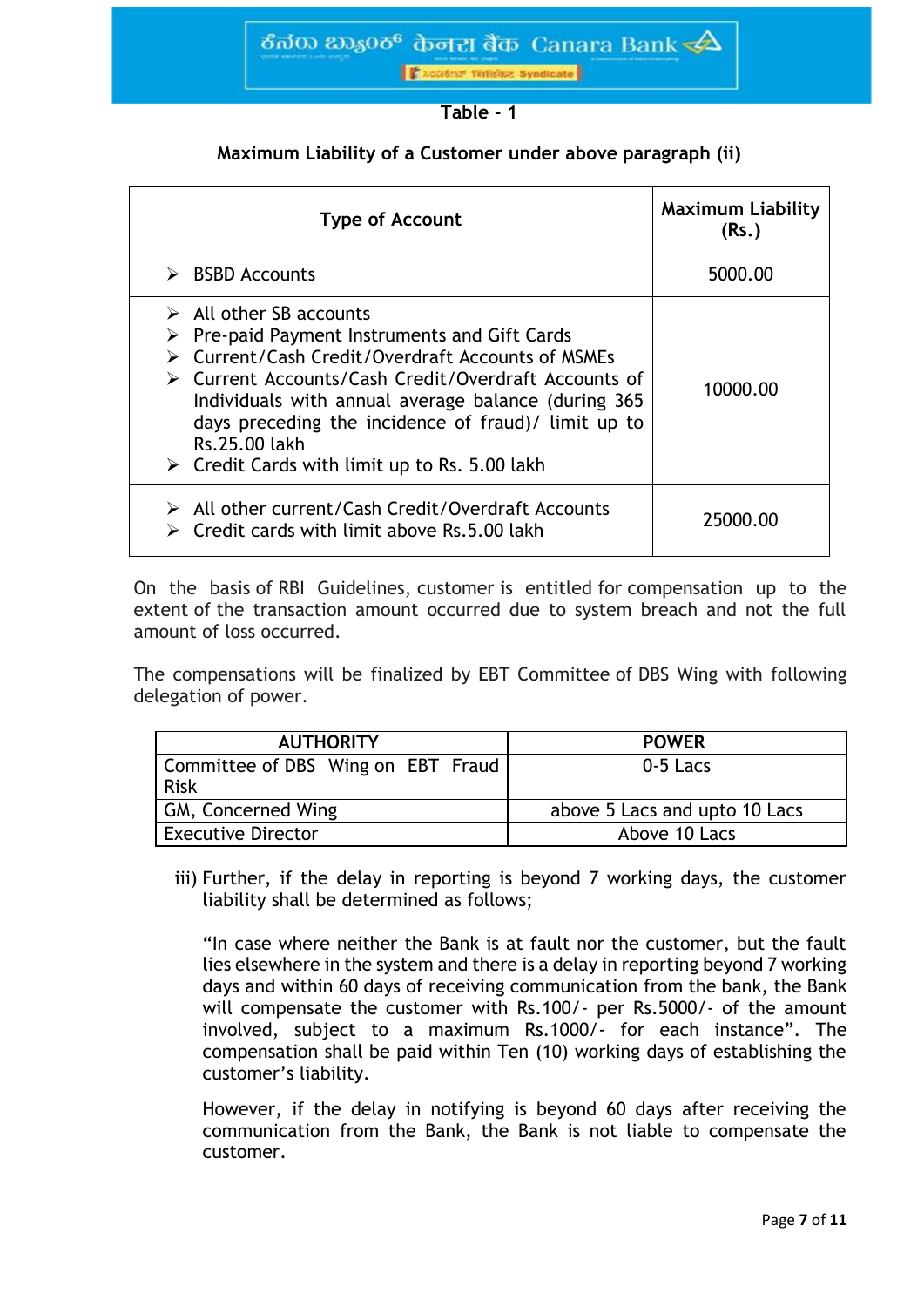In cases where the customer does not provide the relevant documentation as requested by the Bank within 15 calendar days of Bank seeking the documents, the Bank is not liable to compensate the customer.

#### 3.2.3. **Third Party Breaches**

Overall liability of the customer in third party breaches as detailed in **3.2.1(ii**) & **3.2.2(ii)** above, where the deficiency lies neither with the Bank nor with the customer but lies elsewhere in the system is summarized in the Table-2

| Table - 2 |  |                                 |  |
|-----------|--|---------------------------------|--|
|           |  | Summary of customer's liability |  |

| Time taken to report the fraudulent<br>transaction from the date of receiving the<br>communication | <b>Customer's Liability (Rs)</b>                                                   |  |
|----------------------------------------------------------------------------------------------------|------------------------------------------------------------------------------------|--|
| Within 3 working days                                                                              | Zero Liability                                                                     |  |
| Within 4 to 7 working days                                                                         | The transaction value or the<br>amount mentioned in table-1,<br>whichever is lower |  |
| Beyond 7 working days and within 60 days                                                           | As per point no. $3. 2.2$ . (iii)                                                  |  |

**Note:** The number of working days mentioned in Table-2 shall be counted as per the working schedule of the Home Branch of the customer excluding the date of receiving the communication.

#### 3.2.4. **Reversal Time for Zero Liability / Limited Liability of customer**

- i) On being notified by the customer, the bank shall credit **(shadow reversal**) the amount involved in the un-authorized EBT to the customer's account within 10 working days from the date of such notification by the customer without waiting for settlement of insurance claim, if any. The credit shall be value dated to be as of the date of un-authorized EBT.
- ii) Bank is having the discretion on the merits of the case to decide to waive off any customer liability (whether part or full) in case of un-authorized electronic banking transaction even in cases of customer negligence.

The Competent Authority for waiving of customer's liability (part or full) in case of un-authorized electronic banking transactions where customer is negligent shall be MD & CEO of the Bank or in absence of MD&CEO, Executive Director of the Bank**.**

#### 3.2.5. **Further, Bank shall ensure that;**

i) A complaint is resolved and liability of the customer if any is established within 90 days from the date of receipt of the complaint and the customer is compensated as per provisions mentioned above.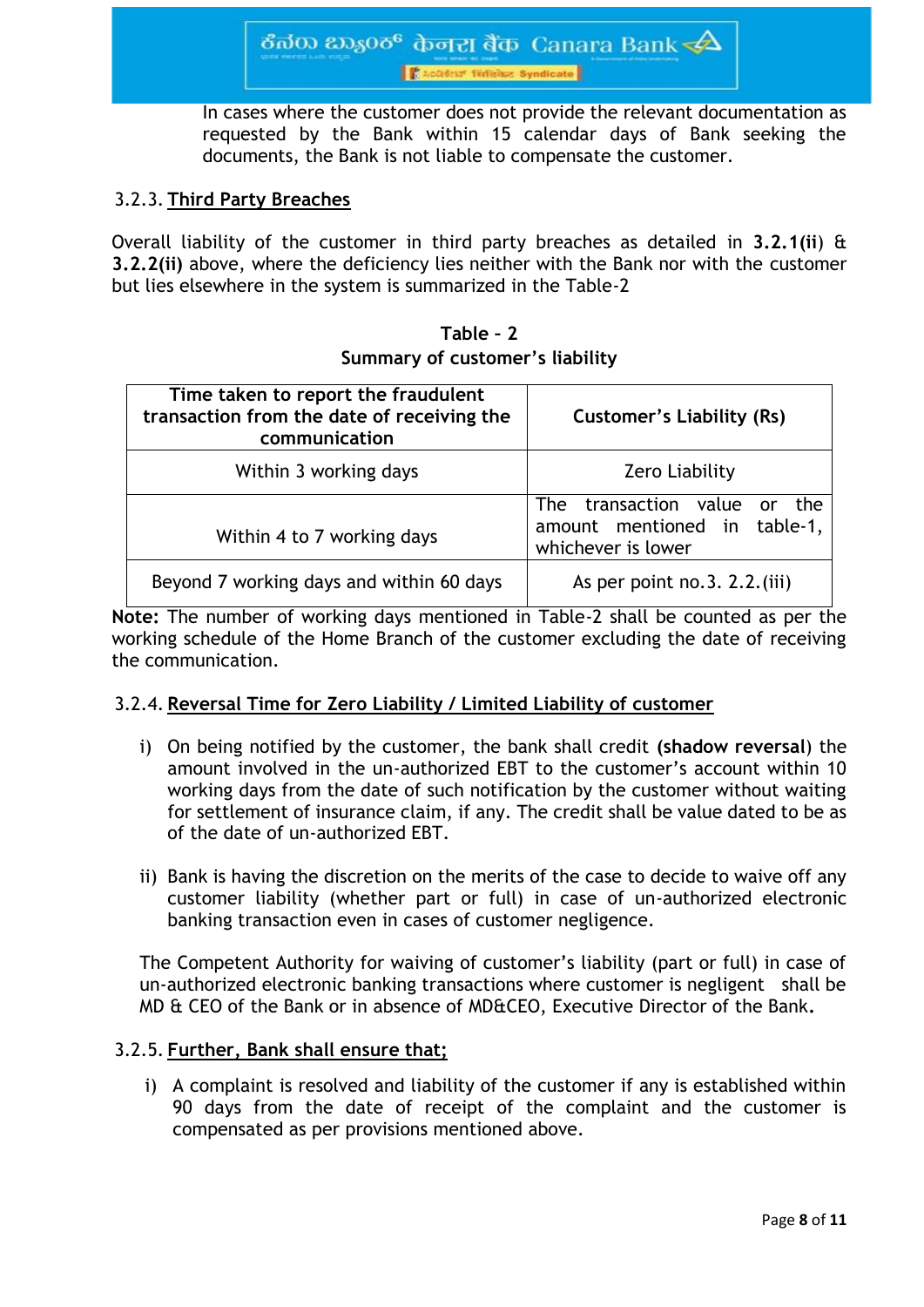ठैत $\infty$   $\infty$ ु $\infty$  केनरा बैंक-Canara Bank $<\!\!\Delta$ **Chocker Finanz Syndicate** 

- ii) Where it is unable to resolve the complaint or determine the customer liability if any within 90 days, a compensation as prescribed in point no. 3.2.1 to 4 is paid to the customer and
- iii) In case of debit card/bank account, the customer does not suffer loss of interest, and in case of credit card, the customer does not bear any additional burden of interest.

#### **4. COMPLIANCE/ MONITORING OF IMPLEMENTATION OF THE POLICIES:**

#### **4.1. Details of Grievance handling / escalation mechanism for Unauthorised Electronic Banking Transaction (EBT):**

- 4.1.1. The following are the Channels through which customers can report unauthorised EBT;
	- A. **SMS:** SMS messages will be sent to registered mobile number for all debit transactions appending a message which reads as "If this transaction is not initiated by you please report by SMS "SUSPECT" to 56161 to block accounts linked to this mobile number". In case of any unauthorised Electronic Banking Transactions, to stop further debits in the account;
		- Domestic Customers can respond by sending SMS as SUSPECT to 56161
	- B. **Website:** Customers can lodge complaint in our Canara Public Grievance Redressal System (CPGRS) Package regarding unauthorised EBT through our website www.canarabank.com. ( under Customer Services -- Register for Grievances)
	- C. **Internet Banking & Mobile Banking:** Customers can report the unauthorized EBT transactions through Internet Banking & Mobile Banking channel.
	- D. Customer can report the unauthorized EBT through the home branches.
	- E. **Canara Bank** 1800 425 0018, 1800 103 0018, 1800 208 3333, 1800 3011 3333 Non Toll Free Numbers (if calling from outside India) - +91-80-22064232
	- F. The Bank will settle the liability of unauthorized EBT in each case as per the procedure mentioned in Table-1 & 2 respectively.
	- G. The customer/complainant has to approach the Home/Base Branch for submission of documents regarding the reported unauthorised EBT for settlement of claims.
	- H. Customers can approach the Bank's internal grievance redressal machinery and approach alternate fora only after exhausting all the remedies available under Bank's internal grievance redressal mechanism, that is, the Branch Head, Regional Office, Circle Office and then finally Head Office.
	- I. The customer who has reported "SUSPECT" transactions has to furnish the following documents to the Base Branch where the account is maintained, within 15 days from the date of report of the transaction;
		- i) Copy of Card and hot-listing date (screen shot of hot-listed card in CMS01 as provided by the Branch), if copy of the lost card is not available
		- ii) Latest Account statement (for the month of suspect transactions reported)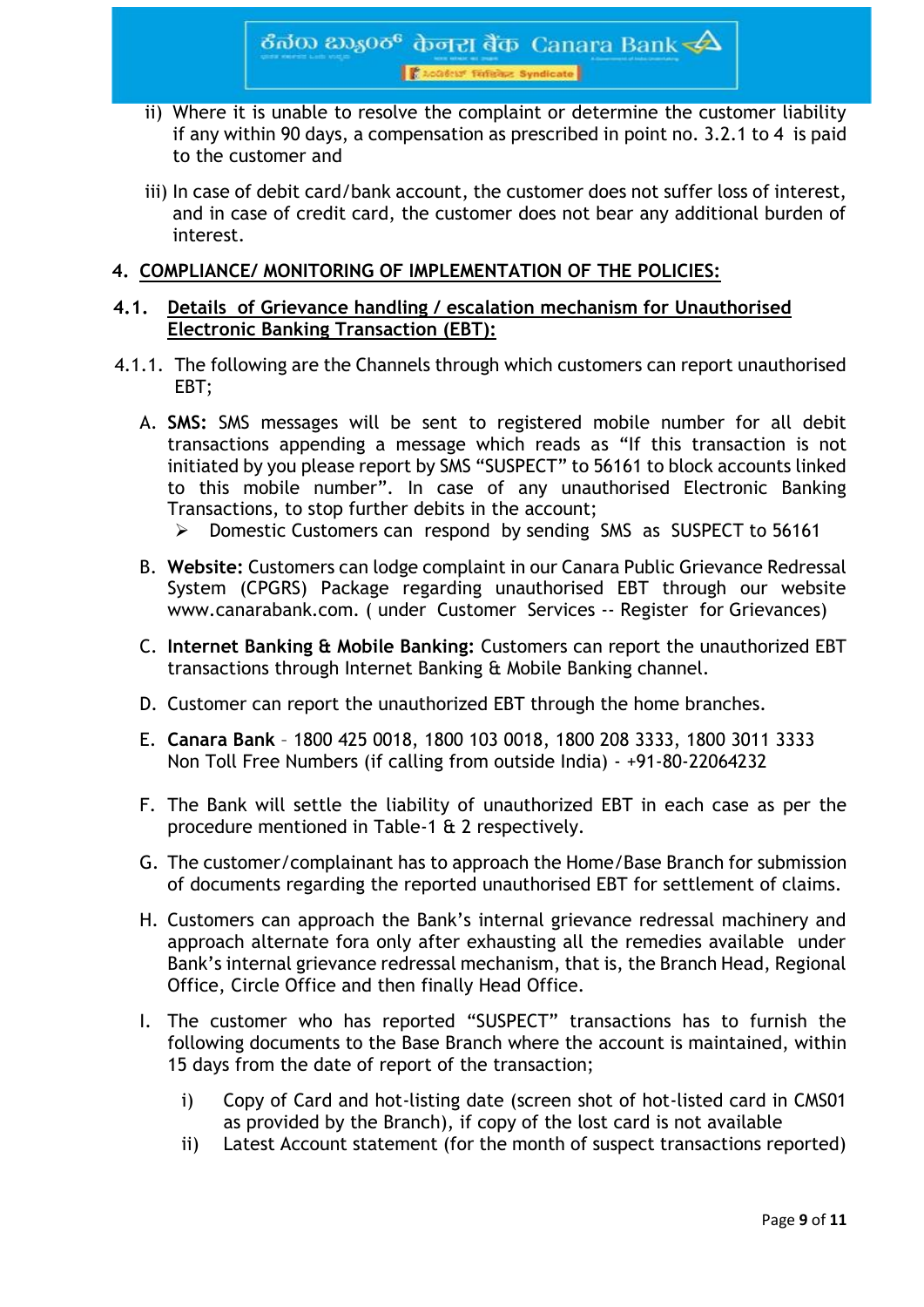- iii) Passport copy (all pages), if loss is at international location (If customer does not hold passport, an undertaking letter from the cardholder by mentioning "CUSTOMER DO NOT HOLD PASSPORT")
- iv) Copy of FIR or Acknowledgement of Police Complaint (If FIR / Police Complaint copy is in vernacular language, provide English / Hindi version of the same).
- v) Copy of Dispute letter given by Customer to bank (If complaint copy is in vernacular language, provide English / Hindi version of the same).

It may be noted that there is an office of Internal Ombudsman at the Bank's Apex level of internal grievance redressal system (a retired Senior Executive of the rank of General Manager from another Bank) to whom the Bank is required to internally escalate all complaints for final decision/re-examination where the complaint is either proposed to be rejected or only partial relief is proposed.

- J. On receiving the information from the customer regarding unauthorized Electronic Banking Transaction, block all the accounts linked to the mobile number to prevent further attempt of fraudulent transactions. Account can be unblocked on submission of request to the respective branch where the account/s is/are maintained.
- K. Acknowledge all formal complaints (including complaints lodged through electronic means) within three working days of receipt and work to resolve it within a reasonable period, not exceeding 90 days (including the time for escalation and examination of the complaint by the highest ranking internal official responsible for grievance redressal). The 90 days period will be reckoned after all the necessary information sought from the customer is received;
- L. Provide aggrieved customers the details of the Banking Ombudsman Scheme for resolution of a complaint if the customer is not satisfied with the resolution of a dispute, or with the outcome of a dispute handling process;

#### 4.1.2. **In addition, the Bank will –**

- a. After examining the matter, send final response or explain why it needs more time to respond and shall endeavor to do so at the earliest, but not later than 90 days from receipt of complaint.
- b. Ensure the customer is refunded without delay and demur, if it cannot show proof beyond reasonable doubt to the customer on any disputed transaction (along with interest/ charges).

#### **4.2. Burden of Proof:**

It is clarified that the burden of proving customer's liability in case of un-authorized Electronic Banking Transaction shall lie with the bank except in the following;

- Where the customer is negligent and has shared the payment credentials to unknown persons consequent to which occurrence of un-authorized Electronic Banking Transactions are noticed.
- $\triangleright$  On receipt of the required documents from the customers who has reported the unauthorised Electronic Banking transactions, Card Dispute Management section